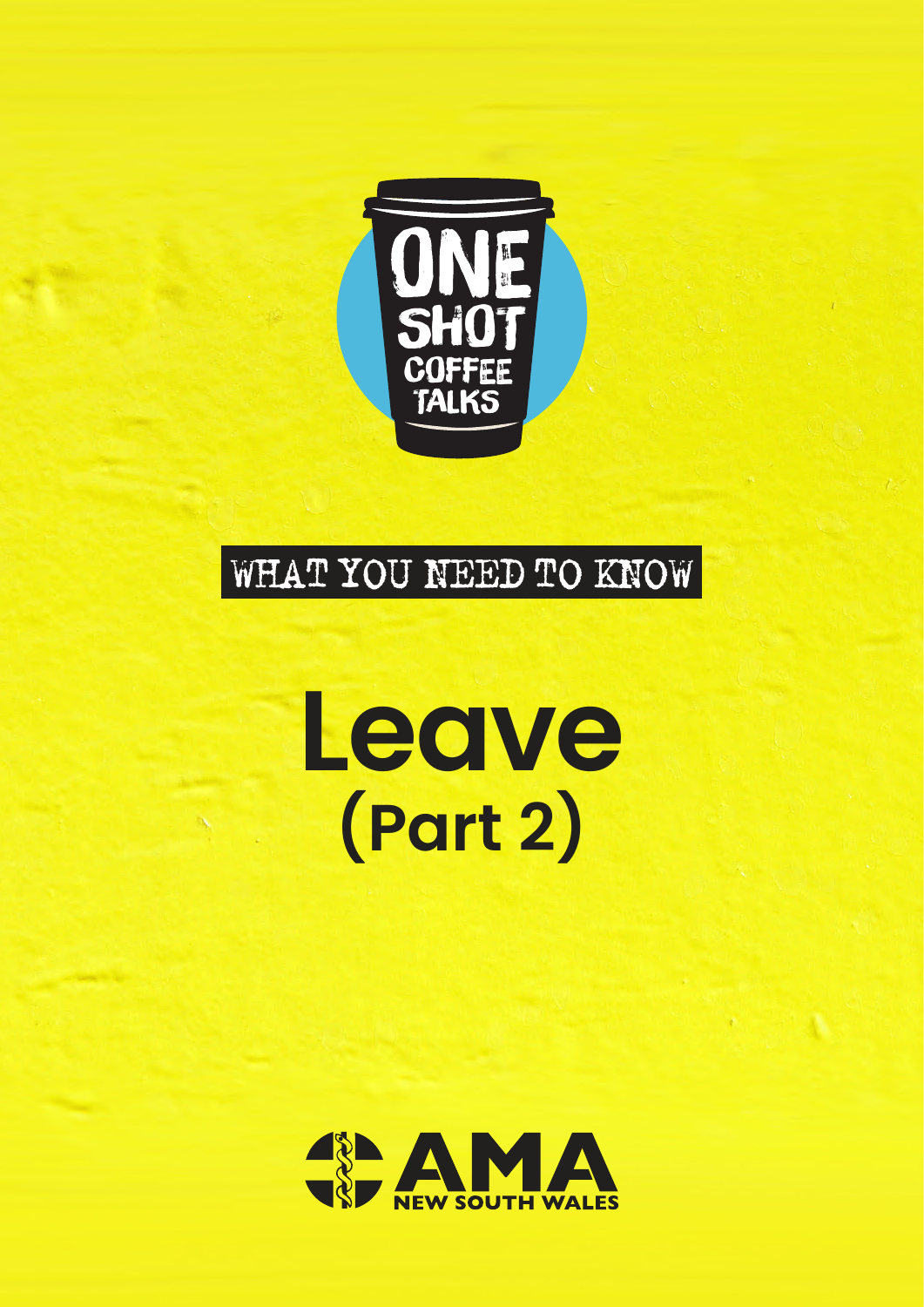#### **What types of leave other than annual and sick leave are available to me as a doctor in training?**

There are numerous types of leave available to you as a doctor in training. In this edition we will look at the following types of leave entitlements:

- Allocated Day Off
- Maternity/Adoption/Parental Leave
- Family Violence Leave
- Long Service Leave
- Study Leave
- Leave Without Pay
- Special/Other Leave

### **ALLOCATED DAY OFF**

#### **What is an Allocated Day Off or ADO?**

An ADO is accumulated over a calendar month. As a full-time employee, you are employed to work 38 hours per week but will be rostered to work 40. The additional 2 hours per week accumulate to 1 ADO per calendar month.

#### **How many ADO's am I entitled to?**

A full-time employee is entitled to 12 ADOs per year.

#### **When can I take an ADO?**

Your roster should include one ADO per month. Your supervisor should make sure that you are able to take your ADO each month. Generally, you can only accumulate a maximum of three ADOs.

#### **If I have accumulated two or three ADOs, can I take these together?**

No. ADOs cannot be taken consecutively.

#### **Can I take half-ADOs?**

No. ADOs may only be taken in whole days.

#### **My rotation has finished, and I haven't used my ADOs. What happens to my ADOs?**

If you have unused ADOs at the end of a rotation, these ADOs must either be taken or paid out. If they are paid out, they should be paid at ordinary time rates for the first three ADOs and at appropriate overtime rates for any additional ADOs thereafter.

#### **I'm leaving my LHD, what happens to my ADOs?**

Where you start a new rotation with a different LHD, the LHD from which you have rotated must either allow you to take your ADOs or pay out any accrued or untaken ADOs before you commence the new rotation. There is no transfer of untaken ADOs between Districts.



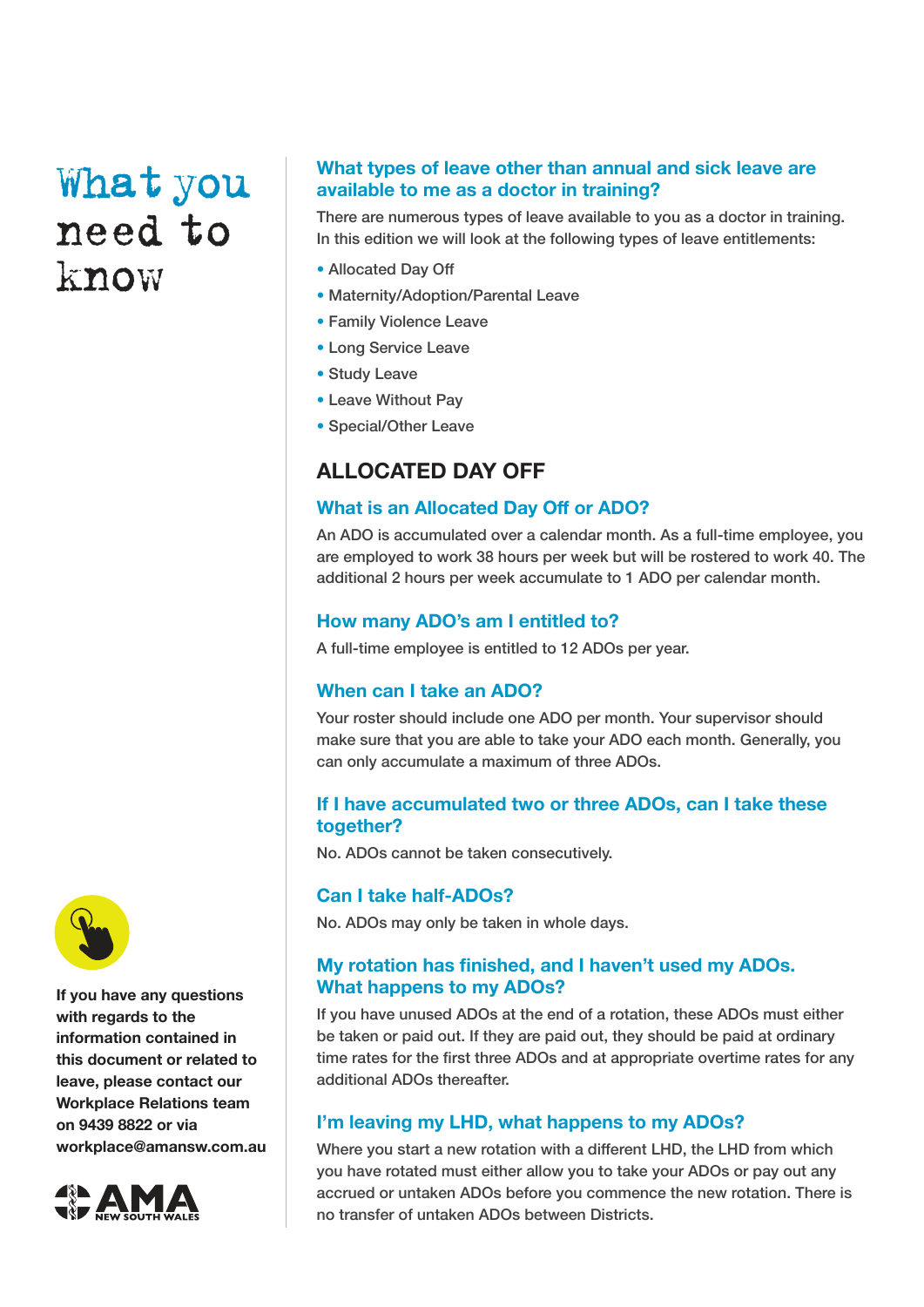### **MATERNITY/ADOPTION/PARENTAL LEAVE**

#### **Who is eligible for maternity/adoption/parental leave?**

To be eligible for paid maternity, adoption or parental leave a full-time or permanent part-time employee must have completed at least 40 weeks continuous service prior to the expected date of birth or prior to taking custody of a child.

#### **How much maternity/adoption leave am I entitled to?**

Eligible employees are entitled to 14 weeks paid maternity/adoption leave (paid at the ordinary rate of pay).

Employees entitled to paid maternity leave are entitled to a further period of unpaid maternity leave for up to 12 months after the child's date of birth. Staff not entitled to paid maternity leave are entitled to unpaid for leave for up to 12 months.

Annual and long service leave can be taken with maternity leave.

#### **How much parental leave am I entitled to?**

Parental leave is available to eligible employees whose spouse or partner is pregnant or taking custody of a child. Eligible employees are entitled to one week of paid parental leave (which may be taken over 2 weeks at half-pay).

You are also entitled to a further period of unpaid leave. The entire period of parental leave must not exceed 52 weeks.

#### **I intend to take maternity/adoption/parental leave. What do I need to do?**

You need to notify your employer in writing as early as possible. This needs to be no less than 8 weeks prior than the expected date of leave. It is probably best to provide a copy of this to both your supervisor and the JMO manager.

#### **I am concerned about completing my role now that I am pregnant. What should I do?**

Speak to your JMO manager in the first instance. Transferring to a safe job is available if you are pregnant and fit for work, but it is inadvisable for you to continue in your current position because of illness or risks in your position.

#### **Will I be able to return to my former position when I return from maternity leave?**

Yes. An employee returning from maternity leave has the right to resume their former position.

#### **I have already commenced maternity leave, can I change the amount of leave I want to take?**

Yes, you can vary the period of leave once without the consent of your employer. Notice must be given in writing at least 14 days before the start of the extended period. An employer may accept less notice.



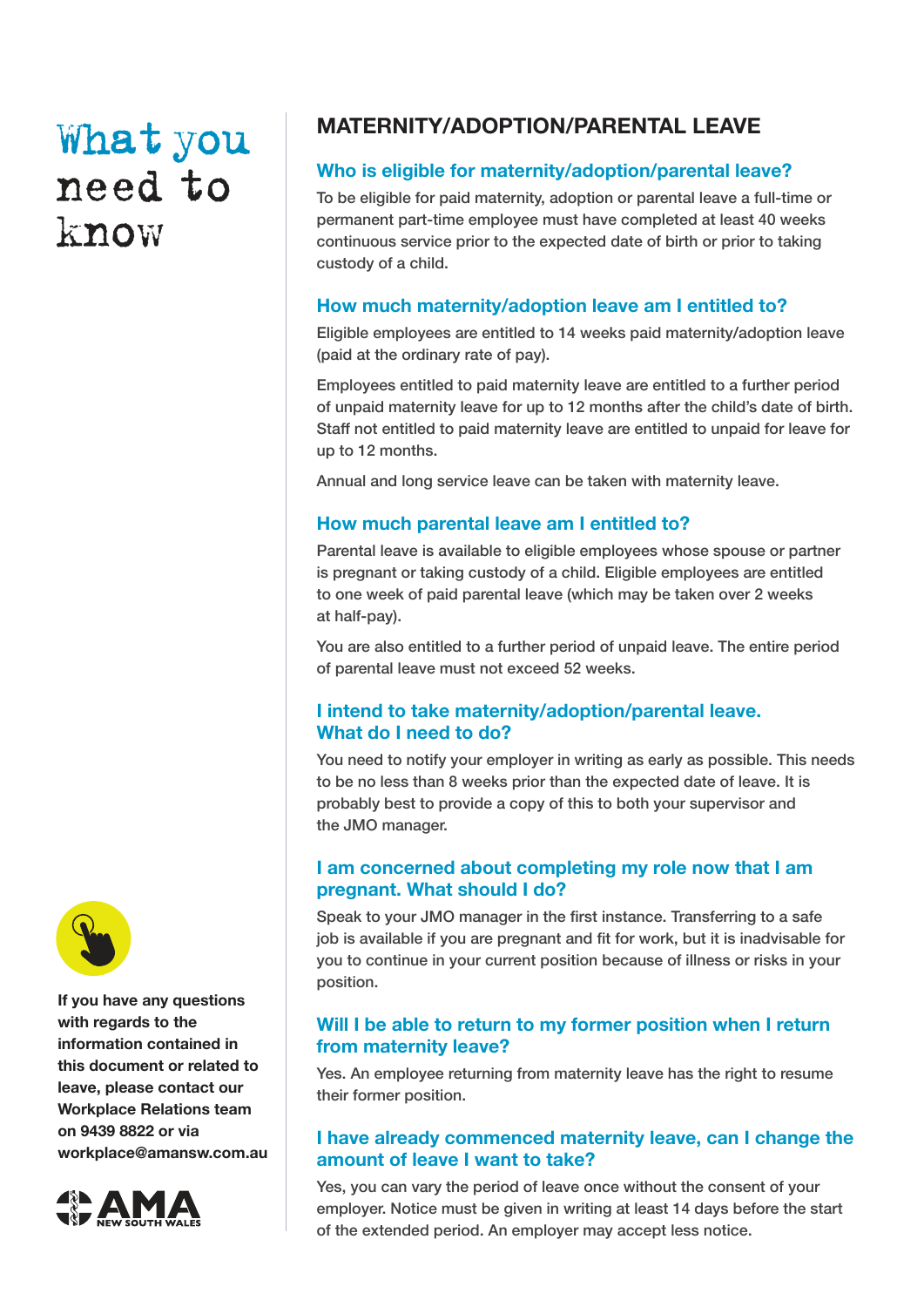

**If you have any questions with regards to the information contained in this document or related to leave, please contact our Workplace Relations team on 9439 8822 or via [workplace@amansw.com.au](mailto:workplace%40amansw.com.au%20?subject=)** 



#### **I have varied my maternity leave once, can I make another change?**

Any further extension of your maternity leave will require the agreement of your employer. Contact your supervisor or the JMO Manager to enquire about applying for an extension.

#### **Can I return to work on a part time basis?**

Yes, you can request to return to work on a part time basis. These requests should be made as early as possible, with a minimum of 4 weeks' notice.

#### **What factors will be taken into consideration if I make a request to return to work part time?**

Your employer will consider your request taking into account your particular circumstances. If your request is genuinely based on your parental responsibilities, then the request can only be refused on grounds related to the effect on the workplace. These might include cost or lack of adequate replacement staff.

#### **What happens to my leave balance if I move between locations within NSW?**

If you will continue to be employed within NSW Health, your maternity, adoption, or parental leave entitlements will be recognised and transfer with you. However, these leave balances cannot be paid out to you.

#### **What happens to my leave balance if I move between interstate locations?**

If you are required to transfer to a different state or territory as a part of your prevocational and/or vocational training program (e.g. secondment, training), this will not be considered a break in the continuity of service on return to NSW and will be recognised and counted towards the 40 week's continuous service prerequisite for your paid maternity, adoption, or parental leave entitlements. You should note that these leave balances cannot be paid out to you and that you will be required to submit supporting documentation of your training requirements. Please note, this may vary from state to state.

### **FAMILY VIOLENCE LEAVE**

#### **What is family violence leave?**

If you are experiencing family or domestic violence, there are leave options available to you.

Where there is an existing arrangement for paid domestic and family violence leave in an industrial instrument (e.g. your **[Award](https://www.health.nsw.gov.au/careers/conditions/Awards/ph-medical-officers.pdf)**), NSW government sector employees will have access to the more beneficial arrangement (but not both).

Your **[Award](https://www.health.nsw.gov.au/careers/conditions/Awards/ph-medical-officers.pdf)** currently provides 5 days paid family violence leave with various conditions, therefore the family violence leave available to NSW government sector employees is currently more beneficial than that of the Award.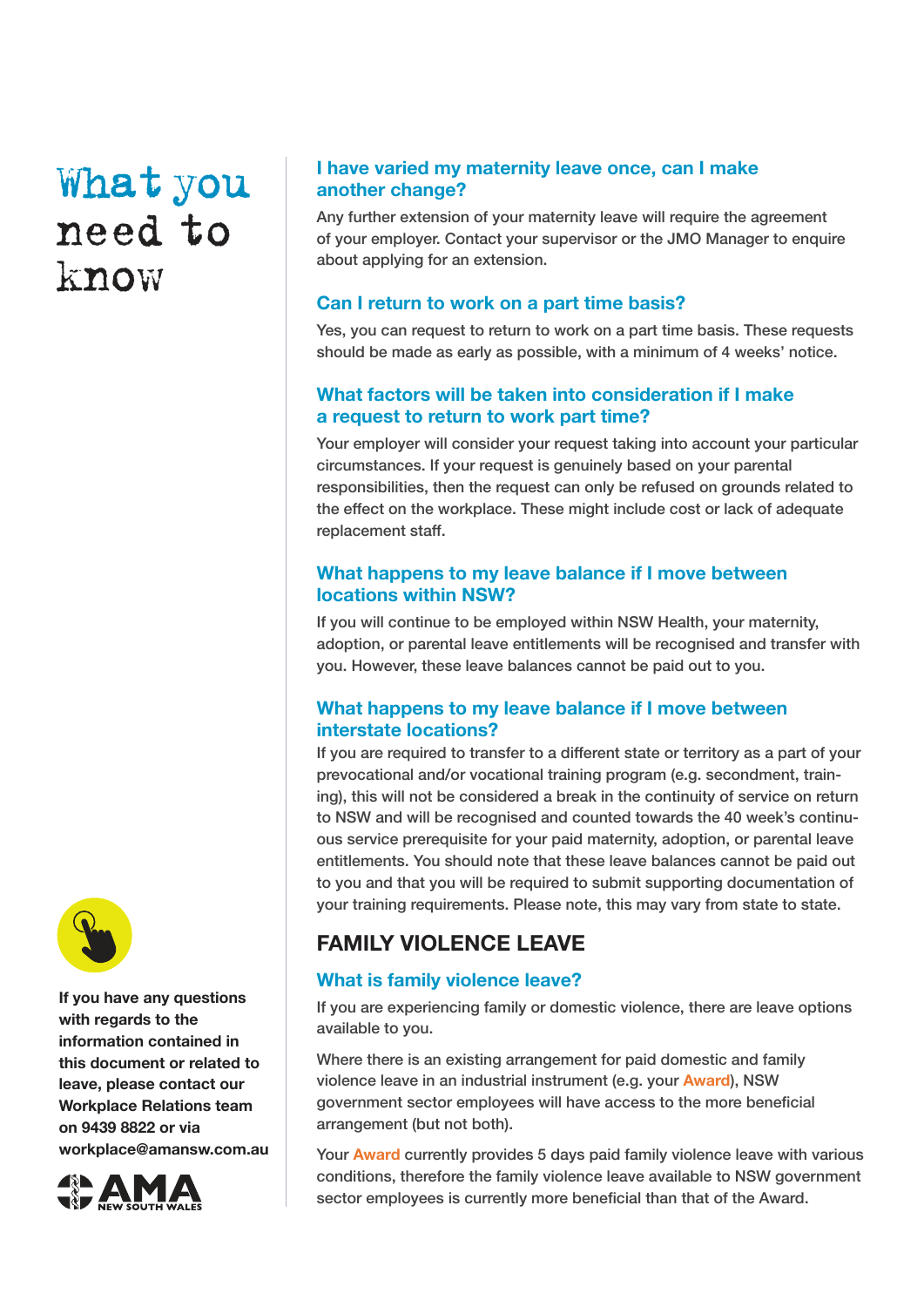#### **Can you explain the family violence leave entitlement for NSW government sector employees?**

From 1 January 2019, NSW government sector employees (including those employed by NSW Health) have access to 10 days' paid domestic and family violence leave per calendar year. This leave is non-cumulative and can be taken in part-days, single days or consecutive days.

This leave can be accessed without the need to exhaust other existing leave entitlements first.

Both ongoing and temporary employees are entitled to the leave. Temporary and part-time employees will be entitled to the leave on a pro-rata basis.

#### **When can I use family violence leave?**

Family violence leave is available to you for purposes including:

- Seeking safe accommodation
- Attending medical, legal, police or counselling appointments relating to their experience of domestic and family violence
- Attending court and other legal proceedings relating to their experience of domestic and family violence
- Organising alternative care or education arrangements for your children
- Other related purposes approved by the agency head.

#### **What evidence do I need to provide to access family violence leave?**

You can provide your manager with a range of relevant evidence including:

- A provisional, interim or final Apprehended Violence Order (AVO)
- A certificate of conviction
- A family law injunction
- A medical certificate
- An agreed document issued by the Police Force, a court, a domestic violence support service or a member of the legal profession.

#### **What other options are available if I am experiencing domestic or family violence?**

Other initiatives to support victims of domestic and family violence to continue to participate in the workforce include:

- Flexible working arrangements, including changes to start and finish times
- Changes to work location where practicable
- Changing work email address and/or phone number
- Access to an employee assistance provider support to you and your immediate family.
- Workplace support and role adjustments.

[Further information is about the NSW government sector employees family](https://arp.nsw.gov.au/support-employees-experiencing-domestic-and-family-violence)  violence leave is available at **M2018-03 Support for Employees Experiencing Domestic or Family Violence**.



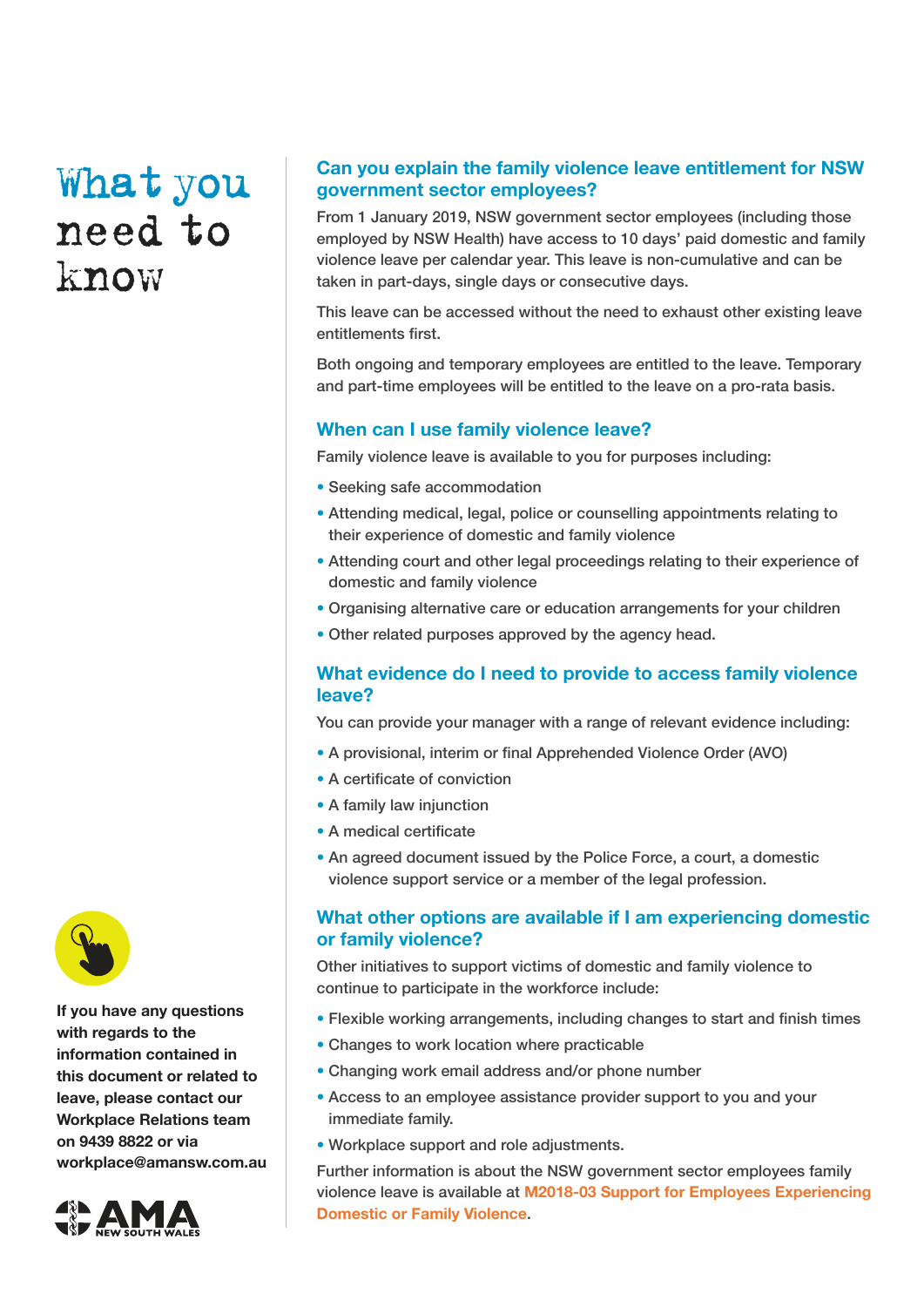

**If you have any questions with regards to the information contained in this document or related to leave, please contact our Workplace Relations team on 9439 8822 or via [workplace@amansw.com.au](mailto:workplace%40amansw.com.au%20?subject=)** 



### **LONG SERVICE LEAVE**

#### **When am I entitled to long service leave?**

You are entitled to 2 months long service leave on full pay after 10 years of service.

#### **I haven't worked with my employer for 10 years, could I still be entitled to some long service leave?**

Yes, under some circumstances.

If you have at least 5 years' service (but less than 7 years' service) and are terminated by the employer for any reason other than serious and wilful misconduct, or if you resign from your employment on account of illness, incapacity or domestic or other pressing necessity, you are entitled to a pro rata payment for long service leave on the basis of 2 months' leave for 10 years' service.

If you have at least 7 years' service (but less than 10 years' service) you are entitled to a pro-rata period of long service leave. This is accrued on the basis of 2 months' long service leave at full pay for 10 years' service.

If applicable, on termination from the NSW Health Service you are entitled to receive the monetary value of all long service leave accrued and not taken at the date of termination.

#### **I am entitled to long service leave. Do I need to take it on full pay?**

No. If you have an entitlement to long service leave you may elect to access the entitlement on full pay, half pay or on double pay. Depending on the pay type this will of course vary the duration of the leave.

#### **When can I take my long service leave?**

Long service leave shall be taken at a time mutually agreed between the employer and the employee.

#### **What happens to my leave balance if I move between locations within NSW?**

If you will continue to be employed within NSW Health, your long service leave entitlements will be recognised and transfer with you. However, these leave balances cannot be paid out to you.

#### **What happens to my leave balance if I move between interstate locations?**

If you are required to transfer to a different state or territory as a part of your prevocational and/or vocational training program (e.g. secondment, training), this will not be considered a break in the continuity of service on return to NSW and will be recognised and counted towards your leave entitlements. So long as there is no break in your employment of more than 2 months. You should note that these leave balances cannot be paid out to you and that you will be required to submit supporting documentation of your training requirements. Please note, this may vary from state to state.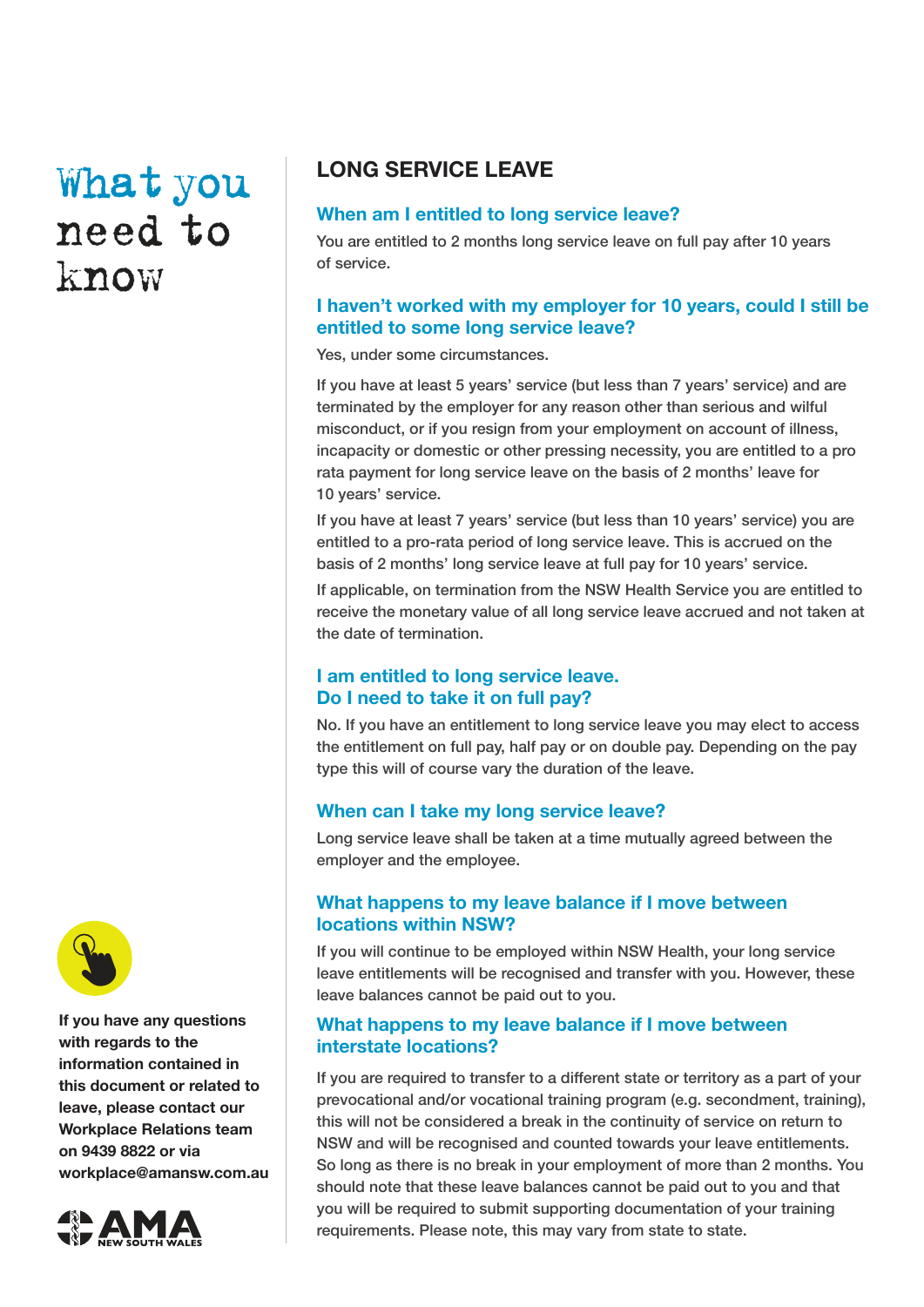### **STUDY LEAVE**

#### **I'm an in[tern, am I enti](https://www.health.nsw.gov.au/careers/conditions/Awards/ph-medical-officers.pdf)tled to study leave?**

No. Under the **Award**, interns are not entitled to study leave.

#### **What can study leave be used for?**

Your employer may grant paid study leave to undertake face-to-face courses or study for exams.

Study leave must be applied for in advance and may be granted at the discretion of your employer.

#### **Does study leave accrue?**

Yes. Study leave may accrue to a maximum of 7 working days in a year.

If you have continuous service of more than 1 year, you may accrue study leave up to a maximum of 14 days.

#### **Will study leave count towards overtime worked?**

No. When you are on study leave, this will not be taken into account for the purposes of calculating overtime payments.

### **LEAVE WITHOUT PAY**

#### **Am I entitled to leave without pay?**

Yes. Although not common, you can apply for and may be granted up to 3 years' leave without pay subject to the following conditions:

- A good and sufficient reason for the leave is shown and the relevant manager is satisfied that you intend to resume duty on the expiration of the leave.
- Your conduct and services are satisfactory.

#### **When taking leave without pay, do I need to use annual leave in the first instance?**

Not necessarily, although you may be asked to us any excess annual leave or accrued ADOs before taking leave without pay.

When considering an application to take leave without pay, it is important to note that leave without pay can impact the accrual of leave entitlements and salary increments.

Leave entitlements will not continue to accrue while you are on leave without pay. Extended periods of leave without pay may effect your continuity of service.



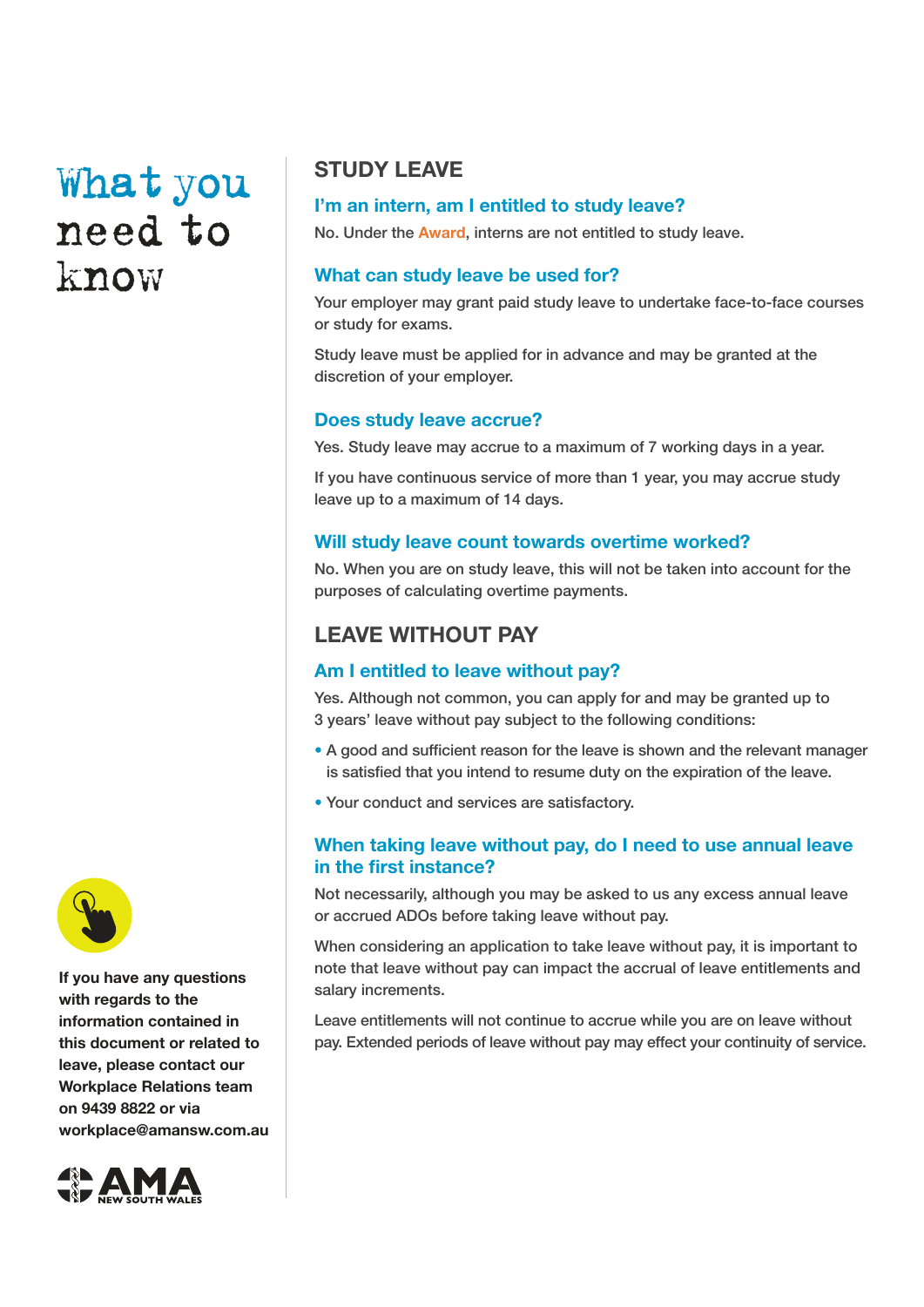### **SPECIAL/OTHER LEAVE**

#### **Are there any other types of leave available to me?**

Yes. The NSW Health **[Leave Matters for the NSW Health Service](https://www1.health.nsw.gov.au/pds/ActivePDSDocuments/PD2022_006.pdf)** Policy Directive provides comprehensive detail on a number of other types of special leave that may be granted.

You may be entitled to leave for a variety of other reasons including, but not limited to:

- Observing Days of Religious Significance
- Jury Duty
- Olympic and Commonwealth Games
- Volunteer Members of Emergency Organisations
- NAIDOC Week
- Witness at Court
- Defence Force Duties
- Trade Union Leave

Only some of the leave types listed above may be granted as paid leave. You should submit a written application to your supervisor and/or the JMO Manager for any of these types of leave.

### **MORE INFORMATION**

The Award and NSW Health [Policy Directive als](https://www1.health.nsw.gov.au/pds/ActivePDSDocuments/PD2022_006.pdf)o provide more [detailed informatio](https://www.health.nsw.gov.au/careers/conditions/Awards/ph-medical-officers.pdf)n on leave.